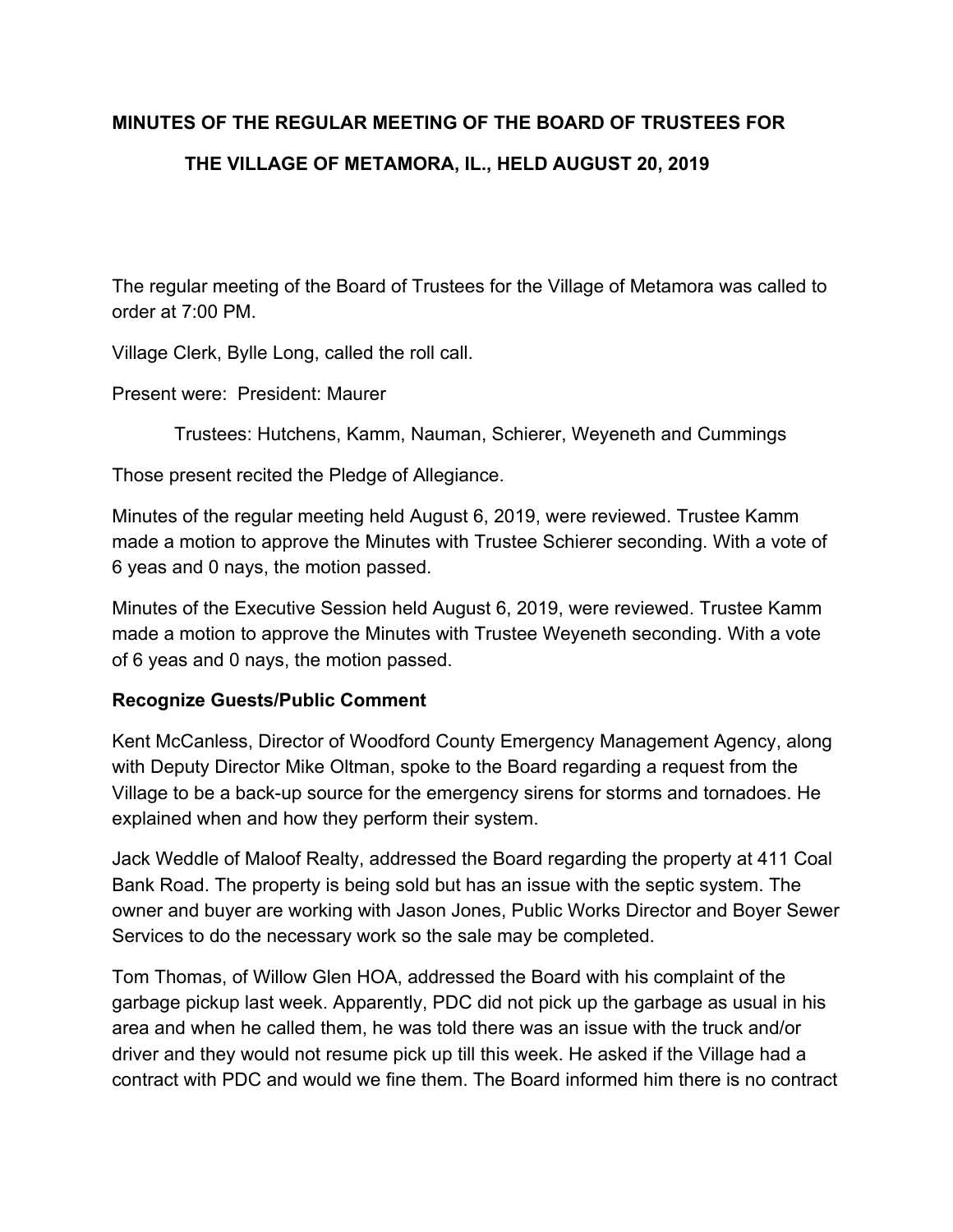and the Village has no authority over PDC. He requested the Mayor call them and let them know of the complaints.

# **Mayor's Report**

Mayor Maurer spoke of the parking signs put up around the square last week. This came about because of businesses complaining the school students parking on the square and taking up spaces for customers. The intent was to protect the businesses and their customers. There will be tags or stickers issued to all residents and businesses on the square, along with their customers, if needed, to allow parking beyond the stated time limit.

# **Attorney's Report**

Attorney Brunton presented an Ordinance adding Employee Expense Reimbursement Provision to the Village Code.

After a short discussion, Trustee Nauman made a motion to approve the Ordinance with Trustee Weyeneth seconding. With a vote of 6 yeas and 0 nays, the motion passed.

He then spoke of the new recreational marijuana law in Illinois regarding use, possession and business regulation, known as the Cannabis Regulation & Tax Act, that becomes lawful January 1, 2020 for persons 21 and over. He is saying the decision of allowing the retail sales of marijuana in the Village should be discussed in the very near future but, he suggested the Village go ahead and impose a separate municipal sales tax of 3% on the sale of non-medical cannabis from gross sales of cannabis. In doing this, the Village will need to adopt an ordinance imposing the sales tax and then notify the Illinois Department of Revenue that the ordinance has been adopted. He suggested this should be done by October 1st as the state implements new sales tax on a quarterly basis, meaning in order for the implementation of the tax on January 1, 2020, the ordinance must be passed and notice provided to IDOR by no later than October  $1<sup>st</sup>$ .

After a lengthy discussion, including how to get the residents informed and involved in this issue and the pros and cons of any decisions that will be made, the Board directed Attorney Brunton to draft an ordinance for the 3% sales tax requirement on any retail dispensary allowed in the Village, if and when that ever happens. The subject will be on future agendas.

# **Engineer's Report**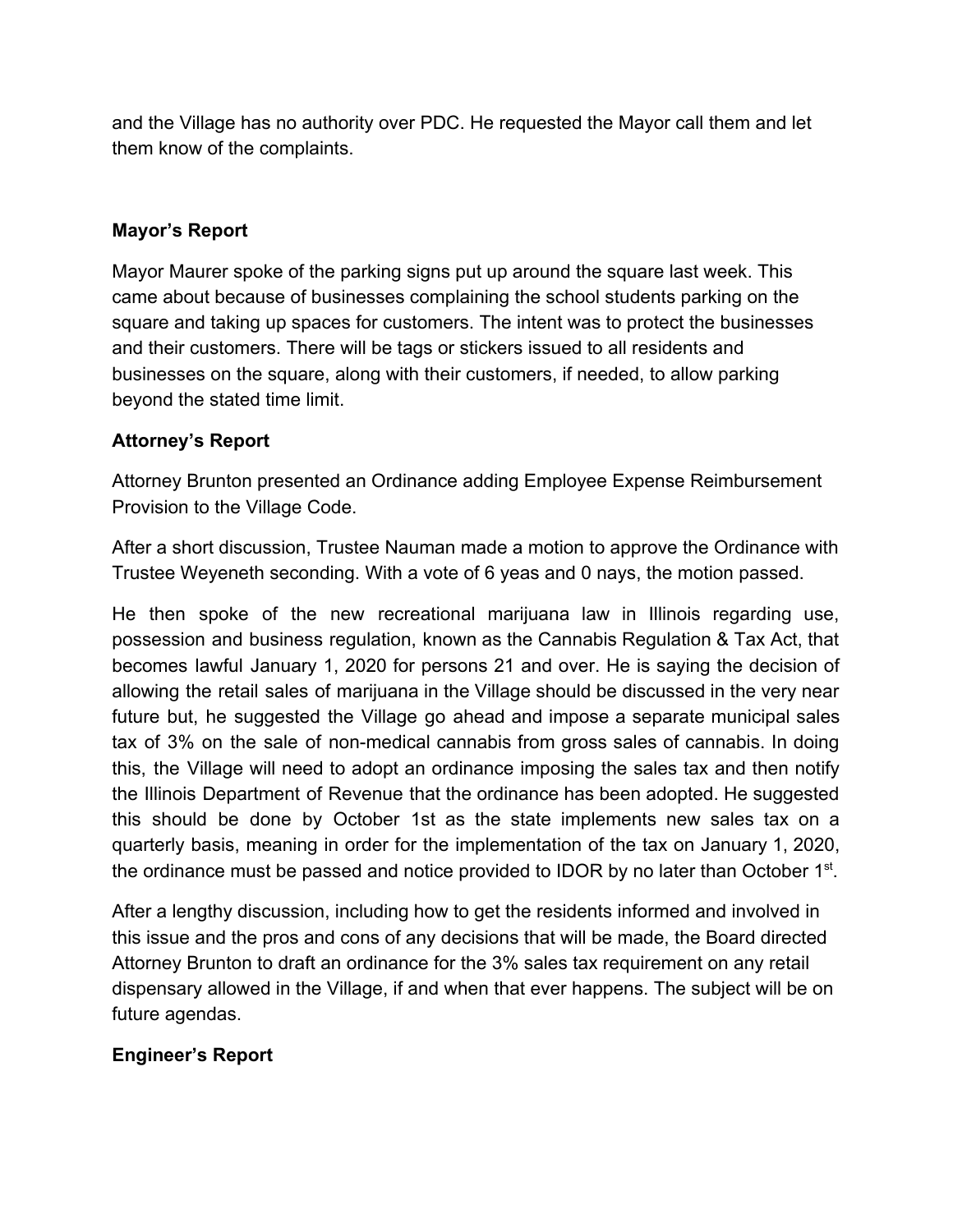Bob Kolhaus gave updates on the many projects going on in the Village.

# **Treasurer's Report**

Treasurer Garber reported the following:

CASH BALANCES

Cash balances as of July 31, 2019, increased \$419,446 about a 9.31% increase from June 30, 2019

#### MAJOR RECEIPTS

| State of Illinois      | <b>Total Taxes</b> | \$87,529  |
|------------------------|--------------------|-----------|
| <b>Woodford County</b> |                    | \$545,293 |

#### MAJOR DISBURSEMENTS

| Ameren                | \$17,356 |
|-----------------------|----------|
| <b>IEPA</b>           | \$98,284 |
| Emergency 116         | \$68,408 |
| Municipal Well & Pump | \$15,922 |

#### INVESTMENTS

Funds were invested during the month of July in the Money Market at Commerce Bank earning interest at .85% on July 31, 2019. The Goodfield State Bank Money Market earned an interest rate of .25% on July 31, 2019. The Goodfield State Bank Insured Cash Sweep Account earned 1% on the balance at July 31, 2019.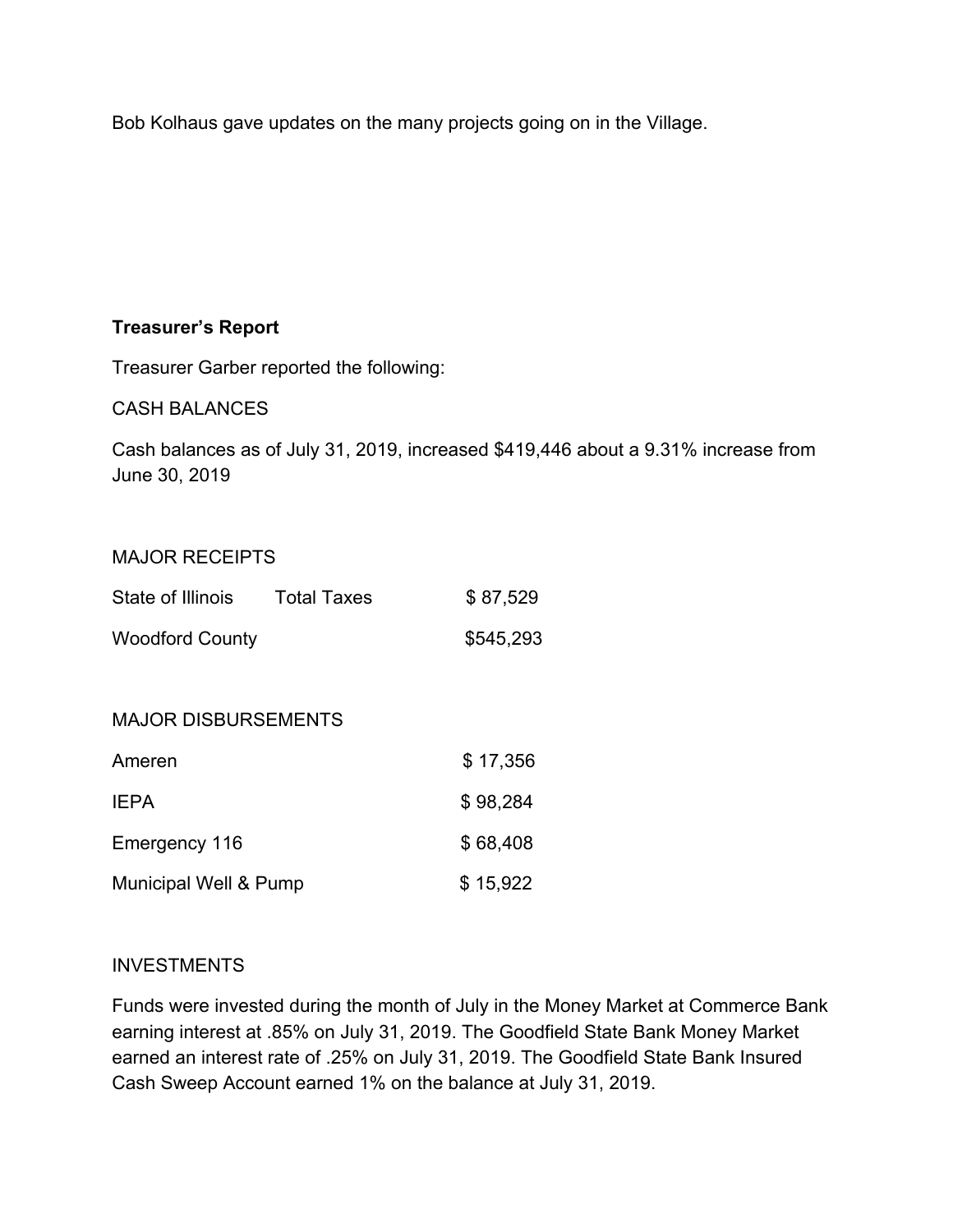#### **Public Works Dept.**

Trustee Nauman made a motion to accept a bid for coating and stripping of the Village's parking lots from Perdue Pavement Solutions, but said he would like to include stripping of the spaces around the square. This amount would be NTE \$12,000.00. Trustee Kamm seconded to motion and with a vote of 6 yeas and 0 nays, the motion passed.

# **Police/Fire/ESD**

Trustee Kamm made a motion to approve the Memorandum of Understanding with Woodford County in regards to using them as back-up for the storm/tornado sirens. Trustee Weyeneth seconded the motion and with a vote of 6 yeas and 0 nay, the motion passed.

#### **Finance, Economic Development, Insurance**

Trustee Weyeneth gave updates on his efforts to bring new business to Metamora. Progress is slow at this time.

# **Special Projects – Buildings**

Trustee Hutchens had nothing to report.

# **Old Business**

There was none.

#### **New Business**

There was none.

#### **Executive Session**

There was a request for a Session to discuss personnel.

With that, Trustee Kamm made a motion to adjourn to Executive Session with Trustee Schierer seconding. With a vote of 6 yeas and 0 nays, the motion passed and the regular meeting adjourned at 9:25 PM.

#### **Regular Meeting Resumes and Adjourns**

Regular meeting resumed at 9:53 PM with previous roll present.